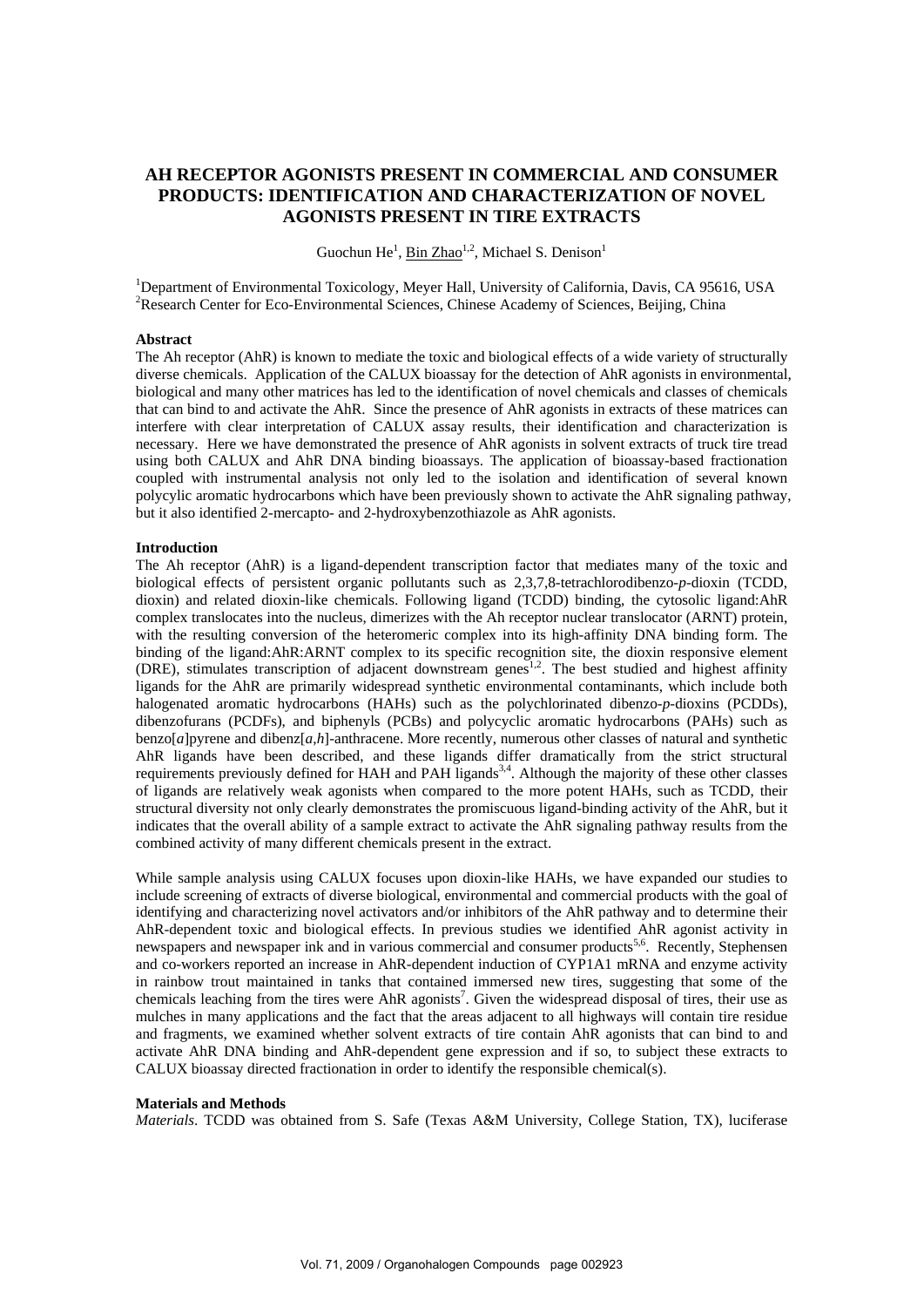lysis and assays reagents were from Promega (Madison, WI). Benzothiazole (BT) and three 2-substituted BT derivatives: 2-methylthiobenzothiazole (MTBT), 2-mercaptobenzothiazole (MBT) and 2 hydroxybenzothiazole (OBT) were obtained from Aldrich (St. Louis, MO). A fragment of truck tire tread was rapidly collected from a highway roadside.

*Tire sample preparation and fractionation*. For analysis of total tire extract, 1 gram of washed inner tire tread was cut into small pieces and immersed into 2 ml of DMSO overnight in a Teflon-lined screw-cap tube, followed by centrifugation for 15 min at 1500 rpm to remove the particulate material. The resulting supernatant was transferred into a fresh tube to obtain the final concentration of 0.5 g tire extract equivalent/ml DMSO. This original tire extract was then further diluted in DMSO and 1 μl of each dilution analyzed using the mouse H1L1.1c2 AhR luciferase cell bioassay. For fractionation studies, 16 g of tire tread were incubated in 100 ml of toluene overnight, the supernatant collected and the tire fragments extracted twice more with 100 ml of toluene. The combined toluene extract was evaporated to dryness and chromatographed through a silica gel column and eluted with 60 ml hexane, 60 ml hexane−toluene (1:1, v/v), 60 ml toluene and 60 ml methanol to give twenty two fractions of ∼10 ml each. The AhR agonist activity in each fraction was determined using the H1L1.1c2 cells bioassay, with fractions 4−22 showing agonist activity. Fraction 20 was further chromatographed through a silica gel column eluted with 20 ml hexane−toluene (1:1, v/v), 20 ml toluene, 20 ml toluene−ethyl acetate (1:1, v/v), 20 ml ethyl acetate and 20 ml methanol to obtain twenty subfractions of ∼5 ml each. Agonist activity was identified in fractions 8−12 and 18−20. Active fraction 18 was further analyzed by GC/MS in full scan mode using an EI-MS on a HP5973 mass spectral detector tuned with perfluorotributylamine using the system auto tune parameters. The mass spectrometer was interfaced with a HP 6890 gas chromatograph equipped with a 30 m x 0.25 m, 0.25 μM DB-5ms phase column. Optimized oven program used inlet, transfer line and quadrapole temperatures of 250°C, 280°C and 160°C, respectively. The oven program was an initial temperature of 50°C held for 1 min, ramped at 10°C/min to 320°C and held 10 min. Helium was used as the carrier gas at a constant flow of 0.8 ml/min. Analyses were executed in the splitless mode. These analyses resulted in the identification of four benzothiazoles (Figure 2) by comparing the mass spectra and retention times to authentic standards.

*Cell culture and induction of luciferase activity*. Recombinant mouse hepatoma cells H1L1.1c2 were grown and maintained as previously described<sup>8-10</sup>. These cells contain a stably integrated DRE-driven firefly luciferase reporter gene plasmid whose transcriptional activation occurs in a ligand- and AhR-dependent manner. H1L1.1c2 cells, grown in 96-well microplates, were incubated with carrier solvent DMSO (10 μl/ml), TCDD (1 nM), or the indicated volume or concentration of total tire extract, MBT or OBT for 4 h at  $37^{\circ}$ C and luciferase activity measured as we have previously described<sup>8-10</sup>.

*Preparation of cytosol and gel retardation analysis*. Hepatic cytosol was prepared from male Hartley guinea pigs (250-300 g) in HEDG buffer [25 mM Hepes (pH 7.5), 1 mM EDTA, 1 mM dithiothreitol, and 10% (v/v) glycerol] as previously described<sup>11</sup> and was stored at −80°C. Gel retardation analysis was carried out as described in detail.<sup>11</sup> Briefly, a complementary pair of synthetic oligonucleotides containing the DRE3 binding site for the transformed AhR:Arnt complex (5'-GATCTGGCTCTTCTCAC-GCAACTCCG-3' and 5'-GATCCGGAGTTGCGTGAGAAGAGCCA-3') were synthesized, purified, annealed, and radiolabeled with  $[\gamma^{-32}P]ATP$ . An aliquot (125 µl) of liver cytosol (8 mg of protein/ml) was incubated with DMSO (2.5 μl), TCDD in DMSO (20 nM final concentration), 1.25 μl of the original tire extract in DMSO (equivalent to 0.625 ml of original tire extract), MBT or OBT (200 μM each) for 2 h at 20°C. A 10 μl aliquot of each incubation was analyzed by gel retardation analysis, and protein-DNA complexes were resolved by polyarylamide gel electrophoresis and autoradiography of the dried gel, with the amount of 32P-labeled DRE present in the induced protein-DNA complex was determined using a Molecular Dynamics phosphoimager.

# **Results and Discussion**

*Crude DMSO tire extract induces DRE-dependent gene expression.* We previously demonstrated the existence of AhR agonists in extracts of diverse commercial and consumer products, such as plastic, rubber and paper products<sup>5,6</sup> and have extended these analyses to examine the presence of AhR agonists in extracts of tires. Initial analyses involved determining the ability of a total DMSO tire extract to stimulate AhR-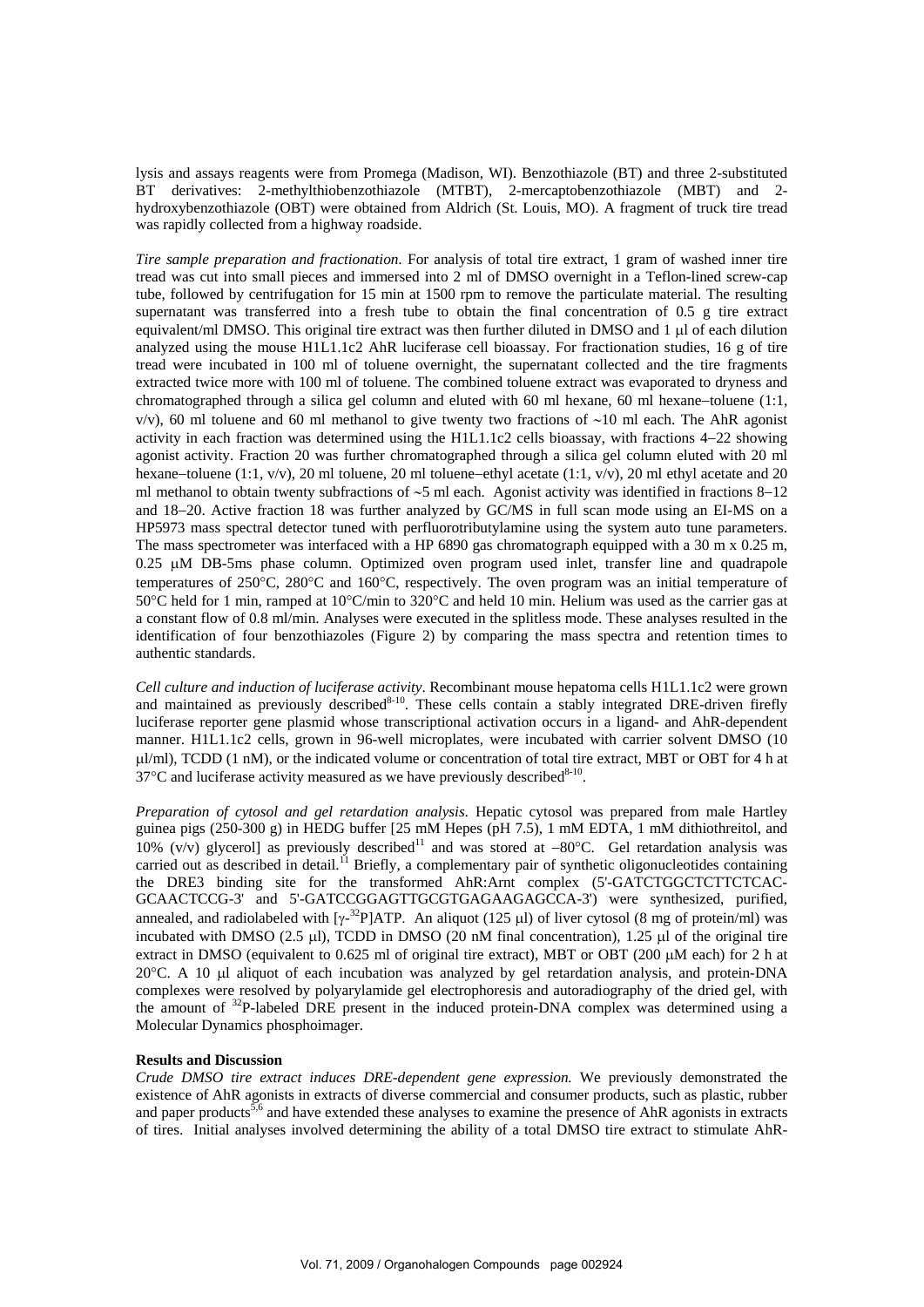dependent gene expression using recombinant mouse hepatoma (H1L1.1c2) cells which contain a stably integrated DRE-driven firefly luciferase reporter gene that responds to TCDD and related AhR agonists with the induction of luciferase activity in a time-, dose-, and chemical-specific manner<sup>8,9</sup>. The tire extracts induced luciferase activity in a concentration-dependent manner in the H1L1.1c2 cells (Fig. 1), producing a response between 40−170% of that maximally induced by TCDD. This induction response calculated out to result from extract that was equivalent to 5 ng−5 mg of original tire. We also demonstrated the ability of the DMSO tire extract to induce AhR-dependent luciferase gene expression in recombinant guinea pig, rat, and human cells lines in a concentration-dependent manner (data not shown). Together these results indicate that a crude DMSO extract contains relatively high AhR agonist activity in cell from a range of species. To determine whether the AhR agonists in the tire extract are metabolically stable (i.e. are HAHs) or not, we examined the magnitude of luciferase gene induction at 4 hours in H1L1.1c2 cells as compared to that at 24 hours using H1L6.1c2 cells, the identical cell line (hepa1c1c7) containing a slightly different reporter vector<sup>9</sup>. Relative luciferase expression was significantly reduced at 24 h as compared to 4 h (data not shown). We further examined induction of AhR-dependent gene expression by the DMSO tire extract using recombinant rat hepatoma (H1G1.1c3) cells containing a stably transfected AhR-responsive enhanced green fluorescent protein (EGFP) reporter gene<sup>13</sup>. These cells allow examination of AhR-reporter gene expression in the same cells for up to 10 days and thus evaluating the metabolic persistence of any AhR agonist<sup>13</sup>. Similar to the results with the luciferase cell lines, induction of EGFP decreased over time. Taken together, these results suggest that tire extract contains AhR agonists that are not metabolically stable, thus, the induction response is transient.

*Tire extract stimulates AhR transformation and DNA binding in vitro.* We have previously demonstrated that the AhR can be transformed in vitro into its high-affinity DNA-binding form by TCDD and a variety of structurally diverse chemicals<sup>5,6,12</sup>. Incubation of guinea pig hepatic cytosol with crude tire extract and subsequent gel retardation analysis revealed that tire extract induced formation of a protein-DNA complex, which migrated to the same position as that produced by TCDD and represents the ligand:AhR:Arnt:DRE complex (data not shown). Phosphoimager quantitation revealed that the tire extract resulted in an amount of inducible AhR:DRE complexes comparable to that maximally induced by TCDD (data not shown). These results confirm that the ability of the DMSO tire extract to stimulate AhR-dependent gene expression is due to the ability of AhR agonists in the extract to bind to and stimulate AhR transformation and DNA binding.

*Identification of PAHs and benzothiazoles in AhR-active fractions of tire extract.* We employed a CALUX bioassay-directed fractionation approach to isolate and identify the AhR agonists in tire extracts. Active fractions from one chromatography step were refractionated and tested and positive fractions were analyzed by GC/MS. These analyses resulted in the tentative identification of a variety of PAHs, some of which would be expected to be AhR agonists (data not shown). Interestingly, benzothiazole (BT) and three BT derivatives: 2-methylthiobenzothiazole (MTBT), 2-mercaptobenzothiazole (MBT) and 2 hydroxybenzothiazole (OBT) were also identified in an active fraction by comparing the mass spectra and retention times to authentic standards (Fig. 2).

*Activation of the AhR and AhR signaling pathwaynby OBT and MBT.* To test the AhR agonist activity of the identified compounds, we examined the ability of BT and the BT derivatives to stimulate AhRdependent gene expression in the CALUX bioassay. Although these benzothiazoles have similar structures, only OBT and MBT induced AhR-dependent gene expression, and they were relatively weak inducers (as compared to TCDD). The EC<sub>50</sub> values for CALUX luciferase induction were 4.0 and 1.8  $\mu$ M for OBT and MBT, respectively, approximately  $2\times10^5$  fold less potent than the most potent AhR agonist TCDD (Fig. 3). Gel retardation analysis confirmed the ability of OBT and MBT to stimulate AhR transformation and DNA binding in vitro to ∼50% of that produced by TCDD (data not shown).

Our results demonstrate that the AhR agonist activity of tire extract is not simply the result of the release of AhR PAHs from the tire, but to other chemicals as well. While BT and OBT have been previously shown to be AhR agonists<sup>14</sup>, albeit weak activators, we show for the first time that MBT is also an AhR agonist. We have subsequently identified a variety of other BT derivatives with the AhR agonist activity (data not shown). BTs are a class of polar and biological active industrial chemicals that have a considerable environmental half-life and thus could represent a potential source of AhR chemicals in relevant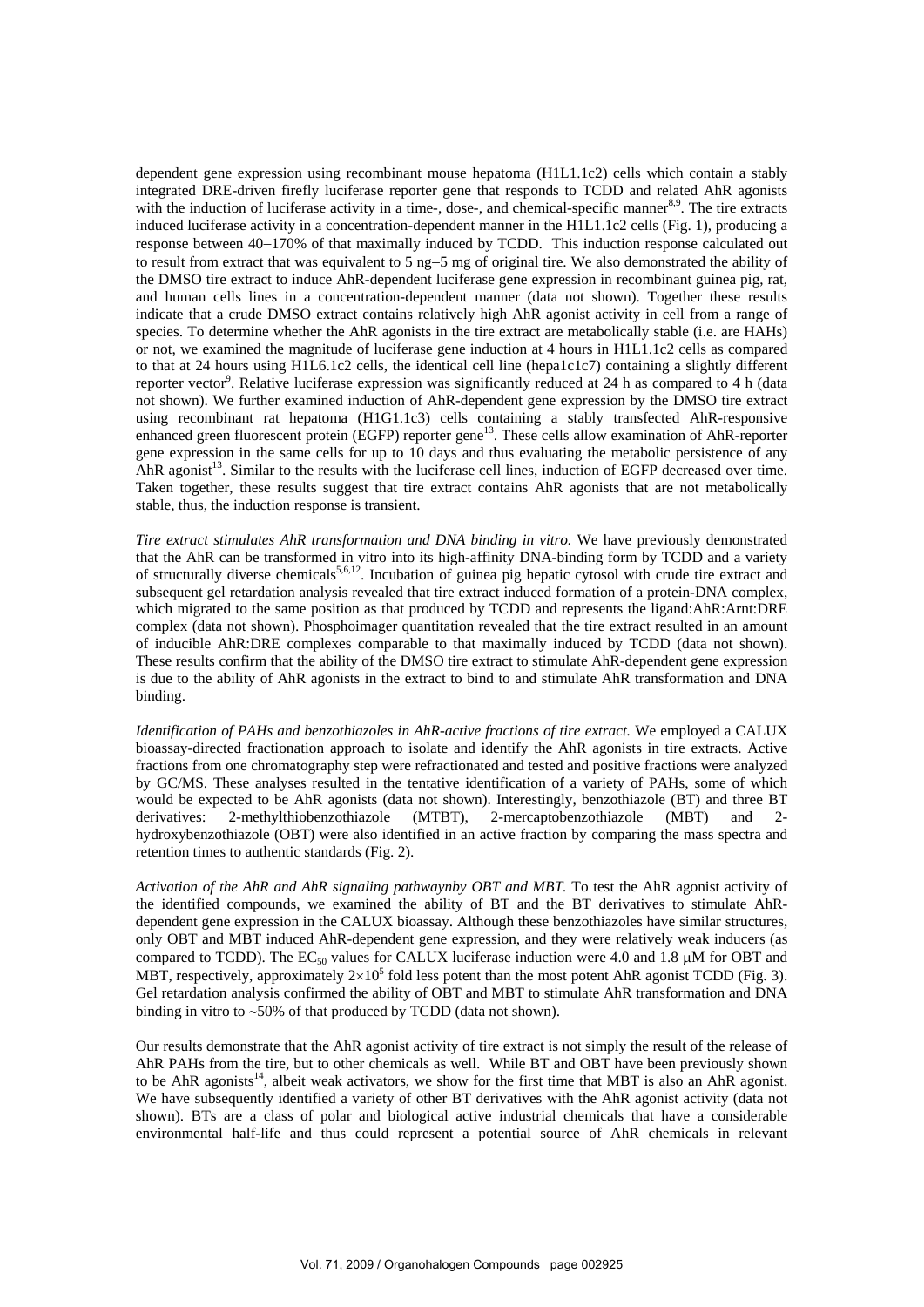environmental samples. They are widely used and are discharged from industrial processes that are not solely limited to tire manufacturing and they have been detected in various environmental compartments, including water, soils, sediments, groundwater, municipal wastewater effluent, industrial emission, and atmospheric deposition<sup>15</sup>

It should be noted that other fractions also exhibited AhR agonist activity and the extraction conditions were such that these fractions would likely contain other classes of chemicals. Vulcanized tire rubber represents a complex composition of hydrocarbons, minerals, and metals that have undergone an extensive and complex series of processing steps. In addition to the principal ingredient rubber, tires contain various chemicals that confer desired properties such as softness and resistance to skid, rolling, abrasion and aging. Chemical additives included in the processing of tires to obtain the desired characteristics include as highly aromatic oils (known to contain high concentrations of PAHs), metals (such as zinc), peroxides, benzothiazoles, phenols, and aromatic amines<sup>8</sup> and others may be formed during the tire vulcanization process. As such, PAHs and BTs are only two of numerous additives used in the manufacture of tires and the overall AhR agonist activity of tire extracts very likely results from a combination of many distinctly different chemicals. Further investigations are needed to assess the contribution of other tire additives to the AhR ligand response in tire extract and their biological and toxicological activities.

## **References**

- 1. Denison M.S., Phelen D. and Elferink C.J. in: *Xenobiotics, Receptors and Gene Expression* (Denison, M.S. and Helferich, W.G., eds), 1998; pp. 3-33, Taylor and Francis, Philadelphia.
- 2. Denison M.S., Zhao B., Baston D.S., Clark G.C., Murata H. and Han D.-H. *Talanta* 2003;63:1123.
- 3. Denson M.S. and Nagy S.R. *Annu Rev Pharmacol Toxicol* 2003;43:309.
- 4. Denison M.S., Seidel S.D., Rogers W.J., Ziccardi M., Winter G.M. and Heath-Pagliuso S. in: *Molecular Biology Approaches to Toxicology* (Puga, A and Wallace, K.B., eds) 1999;pp. 393-410, Taylor & Francis, Philadelphia.
- 5. Denison M.S., Rogers W.J., Bohonowych J.E., and B. Zhao. *Organoha Comp* 2004:66;2966.
- 6. Bohonowych J.E., Zhao B., Timme-Laragy A., Jung D., Di Giulio R.T. and Denison M.S. *Toxicol Sci* 2008;98:99.
- 7. Stephensen E., Adolfsson-Erici M., Celander M., Hulander M., Parkkonen J., Sturve J., Hasselberg L., Bengtsson M., and Forlin L. *Environ Toxicol Chem* 2003;22:2926.
- 8. Garrison P.M., Tullis K., Aarts J.M., Brouwer A., Giesy J.P. and Denison M.S. *Fund Appl Toxicol* 1996;30:194.
- 9. Han D., Nagy S.R., and Denison M.S. *BioFactors* 2004;20:11.
- 10. Ahn K.C., Zhao B., Chen J., Cherednichenko G., Sanmarti E., Denison M.S., Lasley B., Pessah I.N., Kultz D., Chang D.P., Gee S.J. and Hammock B.D. *Environ Health Perspect* 2008;116:1203.
- 11. Denison M.S., Rogers J.M., Rushing S.R., Jones C.L., Tetangco S.C. and Heath-Pagliuso S. in: *Current Protocols in Toxicology* (Maines, M., Costa, L.G., Reed, D.J. Sassa, S. and Sipes, I.G., eds.), 2002;pp. 4.8.1-4.8.45, John Wiley and Sons, NY.
- 12. Seidel S.D., Li V., Winter G.M., Rogers W.J., Martinez E.I., and Denison M.S. *Toxicol Sci* 2000;55: 107.
- 13. Nagy S.R., Sanborn J.R., Hammock B.D., and Denison M.S. *Toxicol. Sci.* 2002;65:200.
- 14. Noguerol T., Boronat S., Casado M., Raldua D., Barcelo D., and Pina B. *Anal Bioanal Chem*  2006;385:1012.
- 15. Reemtsma T., Fiehn O., Kalnowski G., and Jekel M. *Environ Sci Technol* 1995;29:478.